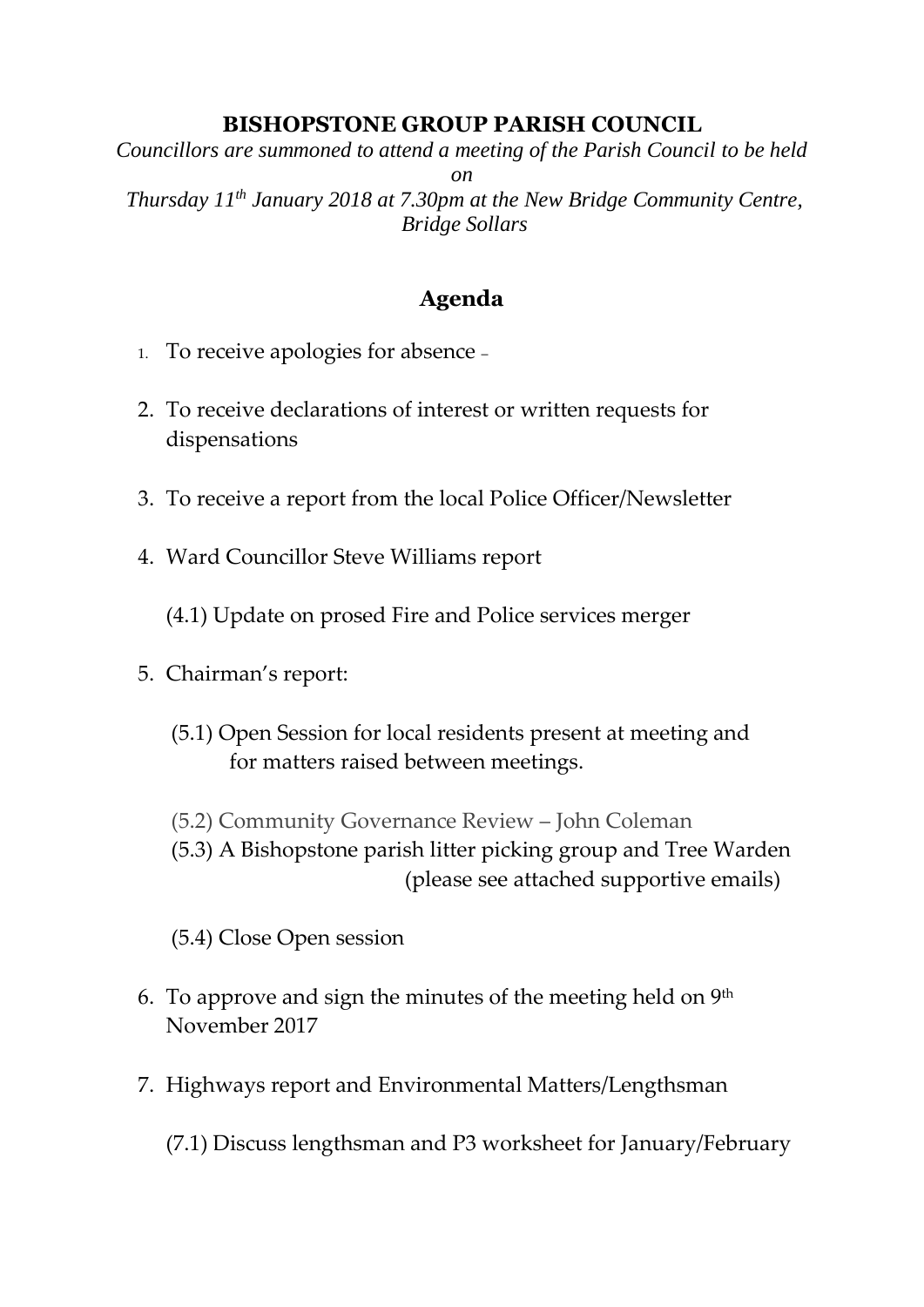- 8. Finance: Up-to-date accounts sheet/schedule of payment sheet circulated.
	- (8.1) Agree payment of outstanding invoices
	- (8.2) Data Protection Officer update
	- (8.3) Confirm new Bank signatories
- 9. 'Safeguarding Children and Adults for Parish Councils' (LH)
- 10. Planning matters
	- (10.1) To receive Neighbourhood Development Plan update (10.2) 174480 - Greylands, Swainshill,Hereford, Herefordshire
- 11. Correspondence
- 12. Provisional date of next meeting Thursday 8<sup>th</sup> March 2018
	- Signed*: Lesley Hay* Parish Clerk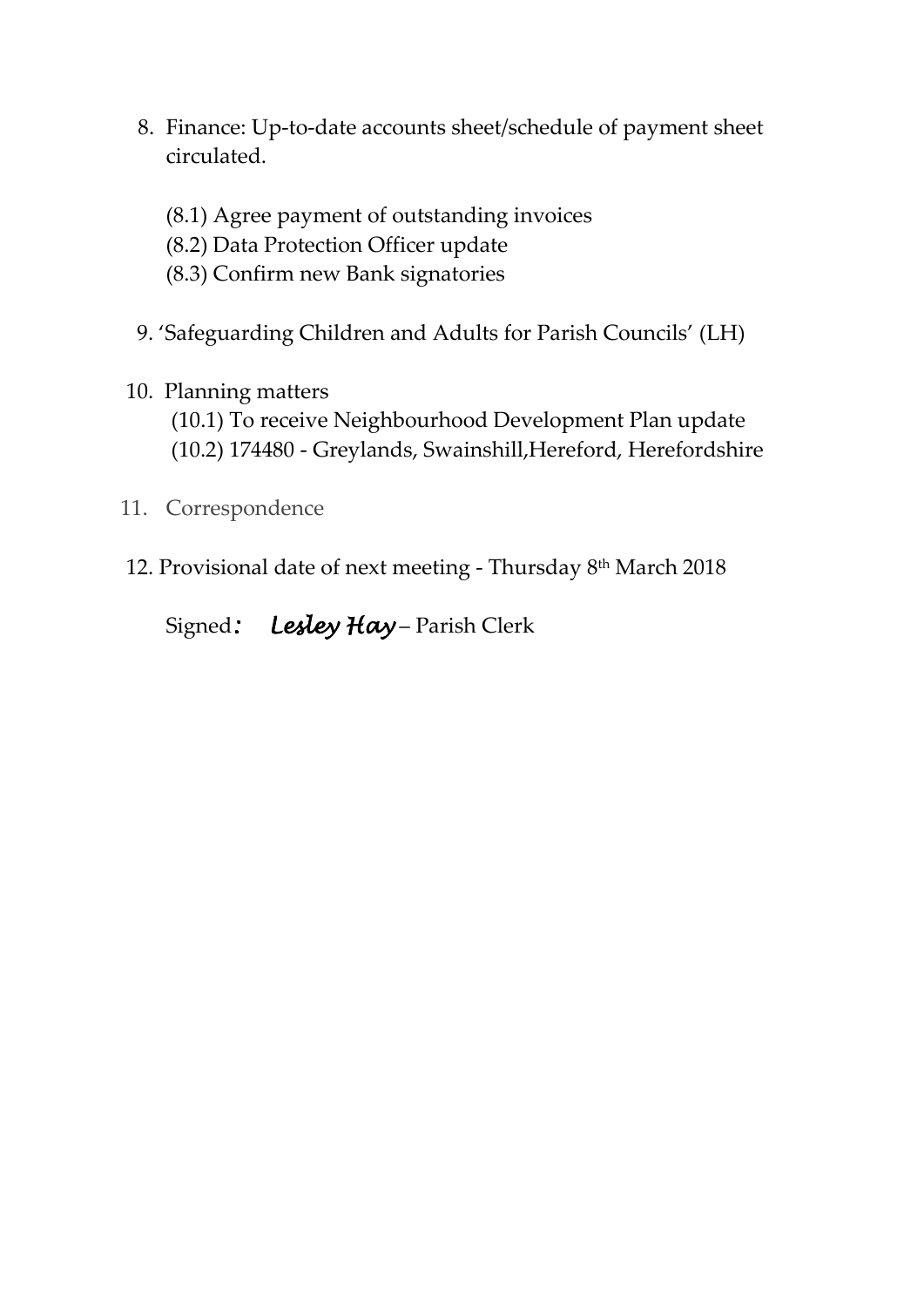Dear parish council clerk

Further to our discussion at the council meeting last night, please find below a copy of the message i received in response to my submission on 10th September via the Bishopstone group parish website.

As you will see, I had hoped the matters raised might have been considered by council last night. However, I would be delighted if the 2 suggestions could consider further at the forthcoming meeting in January.

I look forward to discussing these proposals in more detail soon.

With many thanks

Lewis Goldwater

email: [turnham.green.wood@gmail.com](mailto:turnham.green.wood@gmail.com) web: [www.turnham-green-wood.co.uk](http://www.turnham-green-wood.co.uk/) tel: 07773 879 823

On 10 Sep 2017 5:22 pm, "Bishopstone Group Parish Council" [<clerk@bishopstonegrouppc](mailto:clerk@bishopstonegrouppc-herefordshire.co.uk)[herefordshire.co.uk>](mailto:clerk@bishopstonegrouppc-herefordshire.co.uk) wrote:

## **Thank you for your email see below for a record of the information you submitted.**

**From:** Lewis Goldwater Subject: A Bishopstone parish litter picking group and Tree Warden Message: Dear Parish Clerk/Council members

Since moving to Mansell Gamage from Kington, over a year ago, I have taken it upon myself to do an approximately bi monthly litter pick along the B4230 road verges between my property (Pear bough Barn Hr47LE) and the A438. My suspicion through observation is that the problem is being caused by just a few regular road users, with a taste for take-away food, energy beverages and smoking habits.

I did this not out of a wish for reward or recognition but in response to the increasing problem of litter clearly being thrown out from passing car windows along this minor B road. I also believe it is the simplest way people can improve the environment of their local neighbourhood.

Thankfully (or sadly) , I have recovered 10 black bags of rubbish, now properly disposed of. Over this time, the amount of rubbish recovered seems to have has decreased which I hope is a response to people seeing me walking up and down the road in hi-viz making an effort to